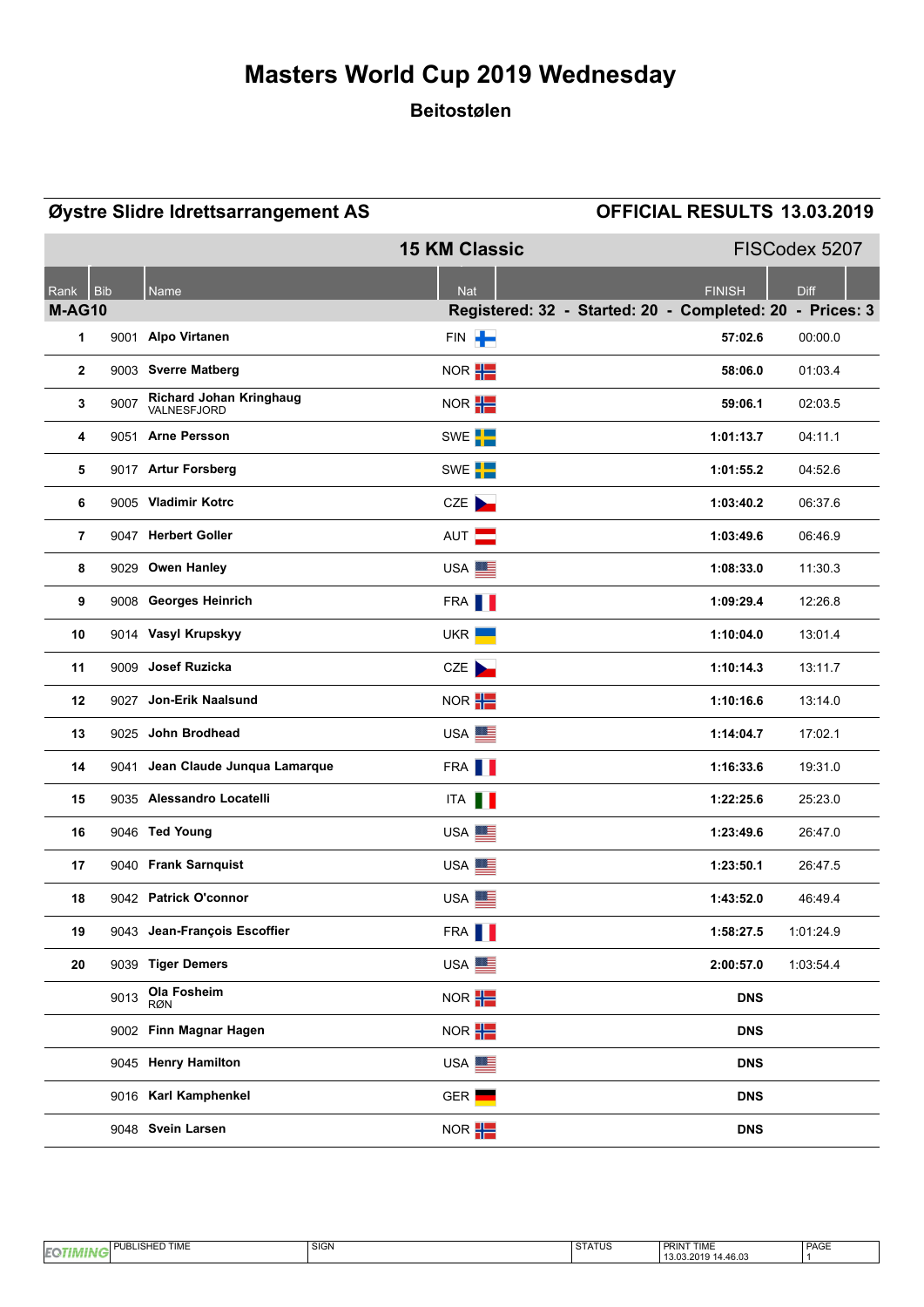### **Beitostølen**

| Øystre Slidre Idrettsarrangement AS |                        | <b>OFFICIAL RESULTS 13.03.2019</b> |                                                          |
|-------------------------------------|------------------------|------------------------------------|----------------------------------------------------------|
|                                     |                        | <b>15 KM Classic</b>               | FISCodex 5207                                            |
| <b>Bib</b><br>Rank                  | Name                   | <b>Nat</b>                         | <b>FINISH</b><br><b>Diff</b>                             |
| M-AG10                              |                        |                                    | Registered: 32 - Started: 20 - Completed: 20 - Prices: 3 |
|                                     | 9044 Roberto Ligugnana | ITA <b>II</b>                      | <b>DNS</b>                                               |
|                                     | 9028 David Rees        | CAN $\blacktriangleright$          | <b>DNS</b>                                               |
|                                     | 9018 Erkki Saksman     | SWE <sup>T</sup>                   | <b>DNS</b>                                               |
|                                     | 9011 Josef Schinagl    | AUT <b>N</b>                       | <b>DNS</b>                                               |
|                                     | 9020 Svein Olav Tho    | NOR <b>H</b>                       | <b>DNS</b>                                               |
|                                     | 9024 Arne Vidnes       | NOR <b>H</b>                       | <b>DNS</b>                                               |
|                                     | 9052 Ake Wingskog      | SWE <sup>I</sup> -                 | <b>DNS</b>                                               |

| <b>TIME</b> | SIGN | T1C<br>⊴ ГД<br>31A103 | <b>TIME</b><br>P.<br><b>PRIN</b>          | PAGE |
|-------------|------|-----------------------|-------------------------------------------|------|
| <b>IEQ</b>  |      |                       | <b>1110</b><br>10.U.<br>- 10.00<br>$\sim$ |      |
|             |      |                       |                                           |      |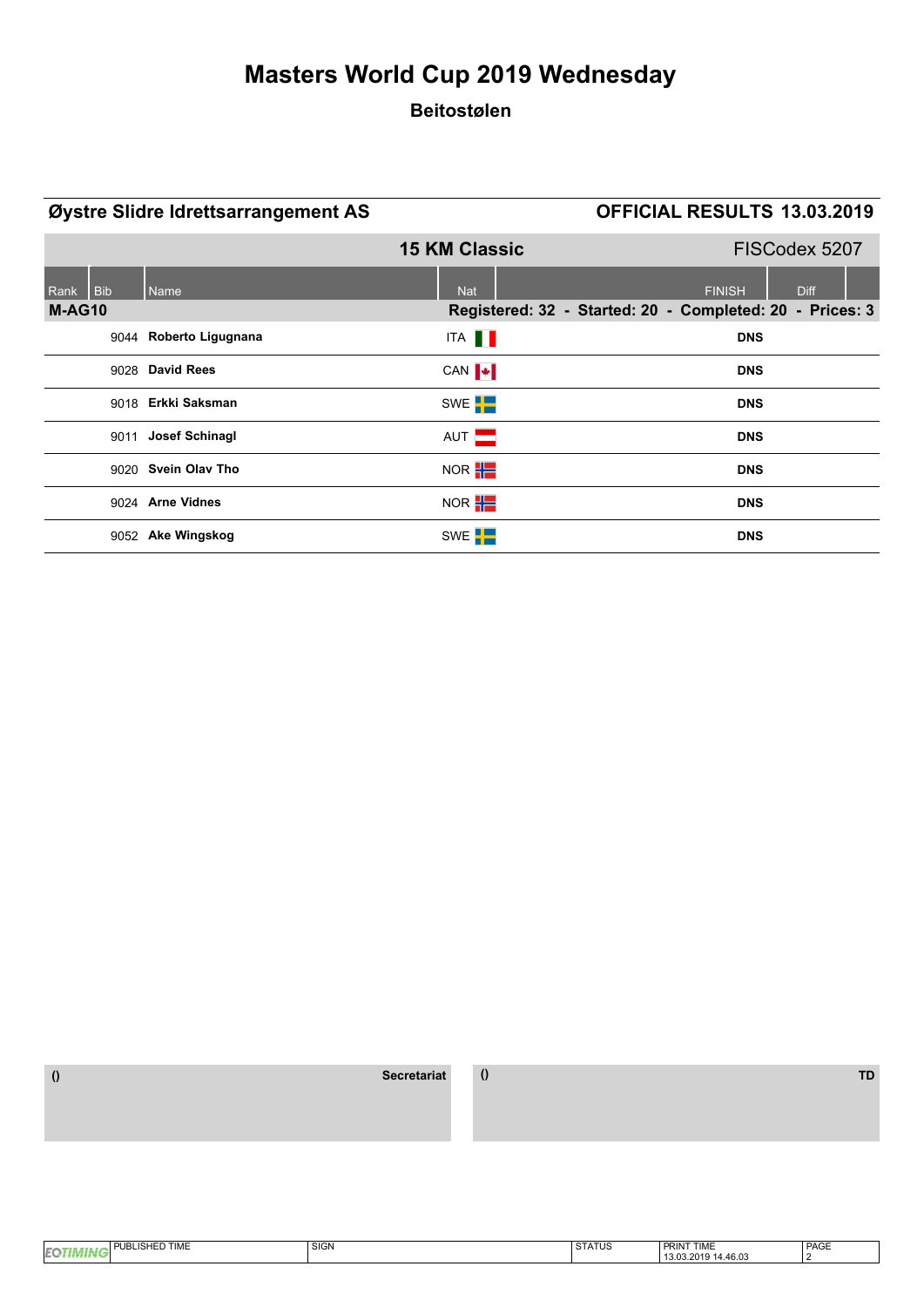### **Beitostølen**

|                |            | Øystre Slidre Idrettsarrangement AS |                           | <b>OFFICIAL RESULTS 13.03.2019</b>                       |               |
|----------------|------------|-------------------------------------|---------------------------|----------------------------------------------------------|---------------|
|                |            |                                     | <b>15 KM Classic</b>      |                                                          | FISCodex 5207 |
| Rank           | <b>Bib</b> | <b>Name</b>                         | <b>Nat</b>                | <b>FINISH</b>                                            | Diff          |
| <b>M-AG11</b>  |            |                                     |                           | Registered: 19 - Started: 13 - Completed: 13 - Prices: 3 |               |
| 1              |            | 9604 Tapio Wallenius                | FIN P                     | 1:04:12.4                                                | 00:00.0       |
| $\overline{2}$ |            | 9602 Gennady Ushakov                | RUS                       | 1:06:37.6                                                | 02:25.2       |
| 3              |            | 9608 Petter Sverre Planke           | NOR <b>H</b>              | 1:10:24.1                                                | 06:11.6       |
| 4              |            | 9607 Lars Jonell                    | SWE <sup>L</sup>          | 1:14:58.3                                                | 10:45.9       |
| 5              |            | 9615 Kalju Tammjärv                 | EST <b>Exe</b>            | 1:25:38.0                                                | 21:25.5       |
| 6              |            | 9622 Stephen Swanson                | USA <sup>EE</sup>         | 1:27:15.3                                                | 23:02.8       |
| 7              |            | 9624 John Taylor                    | USA <sup>ES</sup>         | 1:27:46.2                                                | 23:33.7       |
| 8              |            | 9633 Mats Morell                    | SWE <sup>L</sup>          | 1:27:49.5                                                | 23:37.0       |
| 9              |            | 9619 Magne Westerheim               | NOR <b>H</b>              | 1:28:04.5                                                | 23:52.1       |
| 10             |            | 9605 George Hall                    | USA <sup>E</sup>          | 1:32:23.1                                                | 28:10.6       |
| 11             |            | 9627 Maxwell Johnson                | AUS <sup>**</sup>         | 1:34:43.8                                                | 30:31.3       |
| 12             | 9621       | <b>Einar Josef Berger</b><br>OSLO   | NOR H                     | 1:45:18.7                                                | 41:06.2       |
| 13             |            | 9628 Hans Wurster                   | USA <sup>E</sup>          | 2:10:22.1                                                | 1:06:09.6     |
|                |            | 9631 Bjoern Berglund                | NOR <b>H</b>              | <b>DNS</b>                                               |               |
|                |            | 9632 John Blachford                 | CAN $\blacktriangleright$ | <b>DNS</b>                                               |               |
|                | 9611       | <b>Werner Christen</b>              | SUI <sup>T</sup>          | <b>DNS</b>                                               |               |
|                |            | 9630 Odd Halseth                    | NOR <b>H</b>              | <b>DNS</b>                                               |               |
|                |            | 9616 Gösta Lönnelid                 | SWE <sup>L</sup>          | <b>DNS</b>                                               |               |
|                |            | 9626 Arne Saeterhaug                | NOR <sup>H</sup>          | <b>DNS</b>                                               |               |

| <b>ISHED TIME</b><br>I PHR'<br>BLISF | <b>SIGN</b> | $Q = \lambda + 16$<br>SIAIUS | <b>PRINT TIME</b>                                        | DA OF<br>PAGE |
|--------------------------------------|-------------|------------------------------|----------------------------------------------------------|---------------|
| . .                                  |             |                              | 14.46.03<br>2019<br>$\overline{a}$<br>$\sim$<br>ے.دن ردا |               |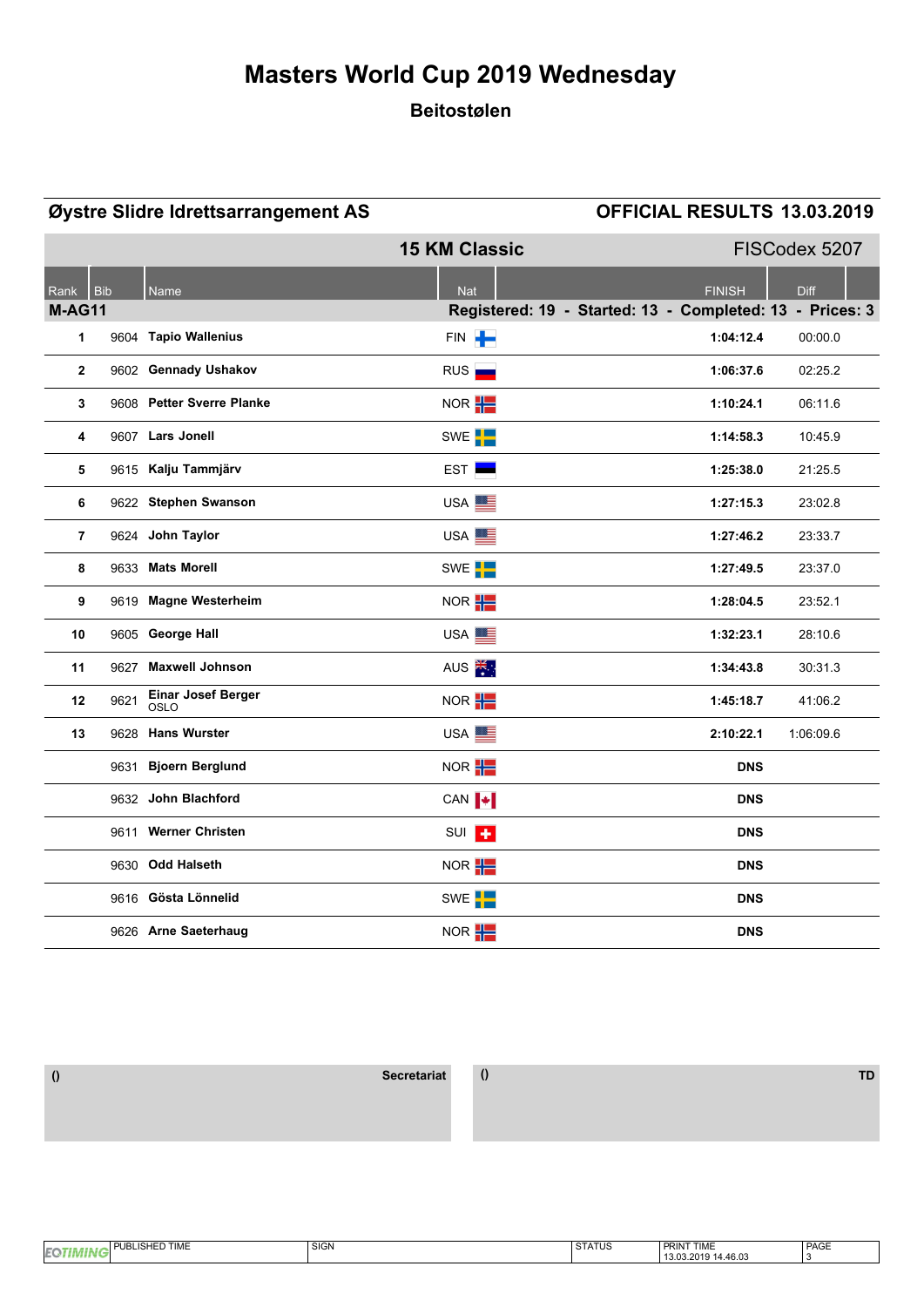### **Beitostølen**

| Øystre Slidre Idrettsarrangement AS |      |                                | <b>OFFICIAL RESULTS 13.03.2019</b> |                                           |               |
|-------------------------------------|------|--------------------------------|------------------------------------|-------------------------------------------|---------------|
|                                     |      |                                | <b>15 KM Classic</b>               |                                           | FISCodex 5207 |
| Rank                                | Bib  | Name                           | <b>Nat</b>                         | <b>FINISH</b>                             | <b>Diff</b>   |
| <b>M-AG12</b>                       |      |                                |                                    | Registered: 9 - Started: 7 - Completed: 7 | - Prices: 3   |
| 1                                   |      | 9708 Oystein Nilsen            | NOR <b>H</b>                       | 1:13:39.6                                 | 00:00.0       |
| $\mathbf{2}$                        |      | 9703 Gunnar Tronsmoen          | NOR $\frac{1}{1}$                  | 1:17:49.6                                 | 04:09.9       |
| 3                                   | 9713 | <b>Bjarne Flones</b><br>MELDAL | NOR <b>H</b>                       | 1:19:15.7                                 | 05:36.0       |
| 4                                   |      | 9709 Carlo Vergnano            | ITA <b>II</b>                      | 1:29:18.7                                 | 15:39.1       |
| 5                                   |      | 9714 Romans Sauss              | LAT                                | 1:43:20.7                                 | 29:41.0       |
| 6                                   |      | 9711 Paul Kaald                | USA <sup>EE</sup>                  | 1:51:36.7                                 | 37:57.1       |
| 7                                   |      | 9707 Hans Espenes              | NOR <b>H</b>                       | 2:20:45.7                                 | 1:07:06.1     |
|                                     |      | 9702 Irvin Servold             | CAN $\ \cdot\ $                    |                                           | <b>DNS</b>    |
|                                     |      | 9710 Gury Sitskiy              | RUS                                |                                           | <b>DNS</b>    |

| <b>TIME</b><br>. | SIGN | <b>CTATIIC</b><br>≺ I А<br>ט ואוי | ' TIME<br>Ë<br>PRIN             | PAGE |
|------------------|------|-----------------------------------|---------------------------------|------|
| <b>IEQ</b>       |      |                                   | ,,,,,,<br>1.3.1<br>tv.v.<br>. . |      |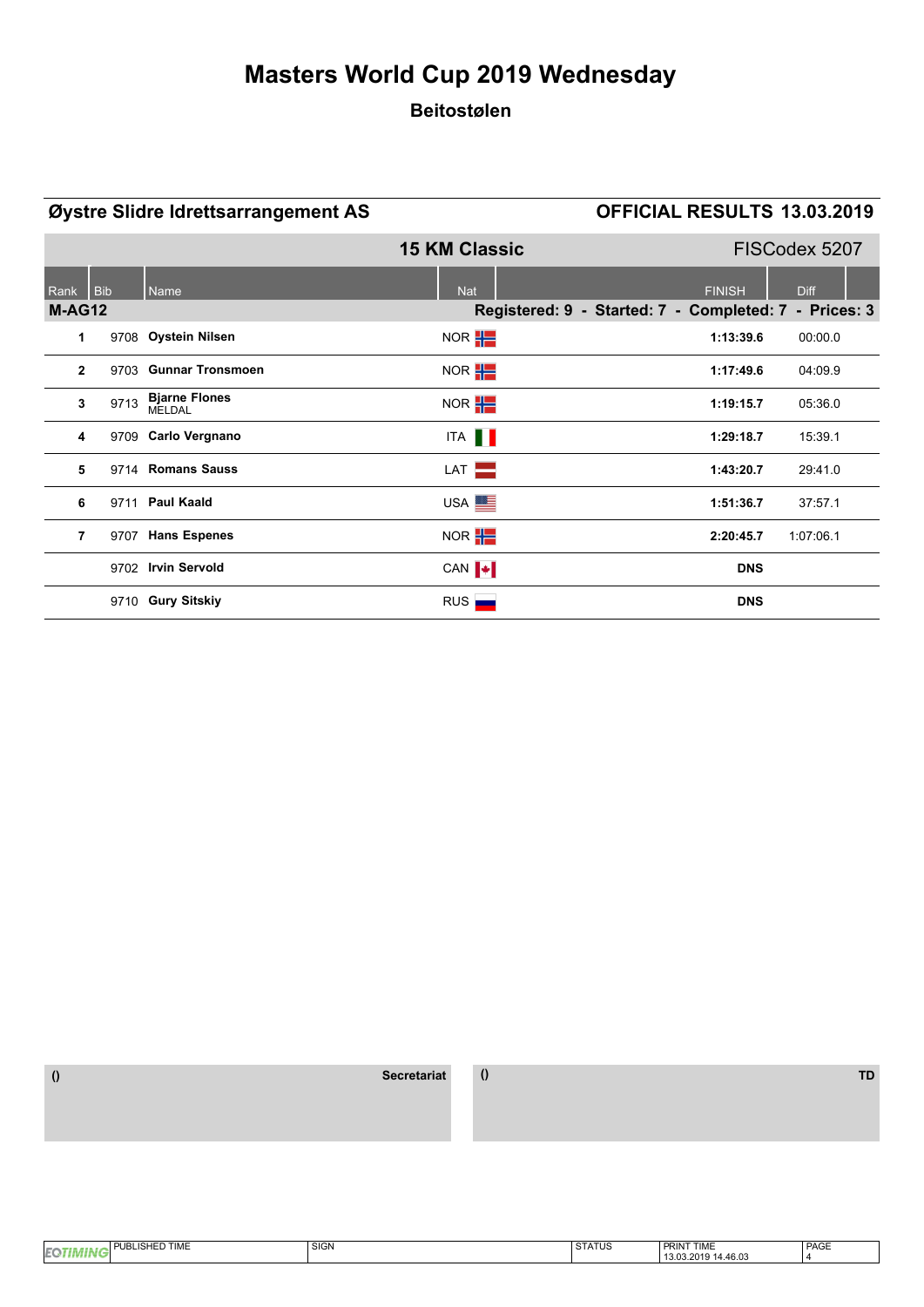#### **Beitostølen**

|          |            | Øystre Slidre Idrettsarrangement AS |                      |                                                       | <b>OFFICIAL RESULTS 13.03.2019</b> |               |
|----------|------------|-------------------------------------|----------------------|-------------------------------------------------------|------------------------------------|---------------|
|          |            |                                     | <b>15 KM Classic</b> |                                                       |                                    | FISCodex 5207 |
| Rank     | <b>Bib</b> | <b>Name</b>                         | <b>Nat</b>           |                                                       | <b>FINISH</b>                      | <b>Diff</b>   |
| $M-AG13$ |            |                                     |                      | Registered: 1 - Started: 1 - Completed: 1 - Prices: 3 |                                    |               |
|          | 9801       | <b>Charles French</b>               | USA <sup>EL</sup>    |                                                       | 2:04:05.4                          | 00:00.0       |

| $ -$<br>$- \cdot -$<br>.ISHE<br>.<br>. .<br>I IME<br>the contract of the contract of the contract of the contract of the contract of the contract of the contract of | <b>SIGN</b> | $\sim$<br>. SIAIUS | DOILIT TILLE<br><b>PRIN</b><br>I IME  | PAGE |
|----------------------------------------------------------------------------------------------------------------------------------------------------------------------|-------------|--------------------|---------------------------------------|------|
|                                                                                                                                                                      |             |                    | 13.03.2011<br>.<br>14.46.03<br>$\sim$ |      |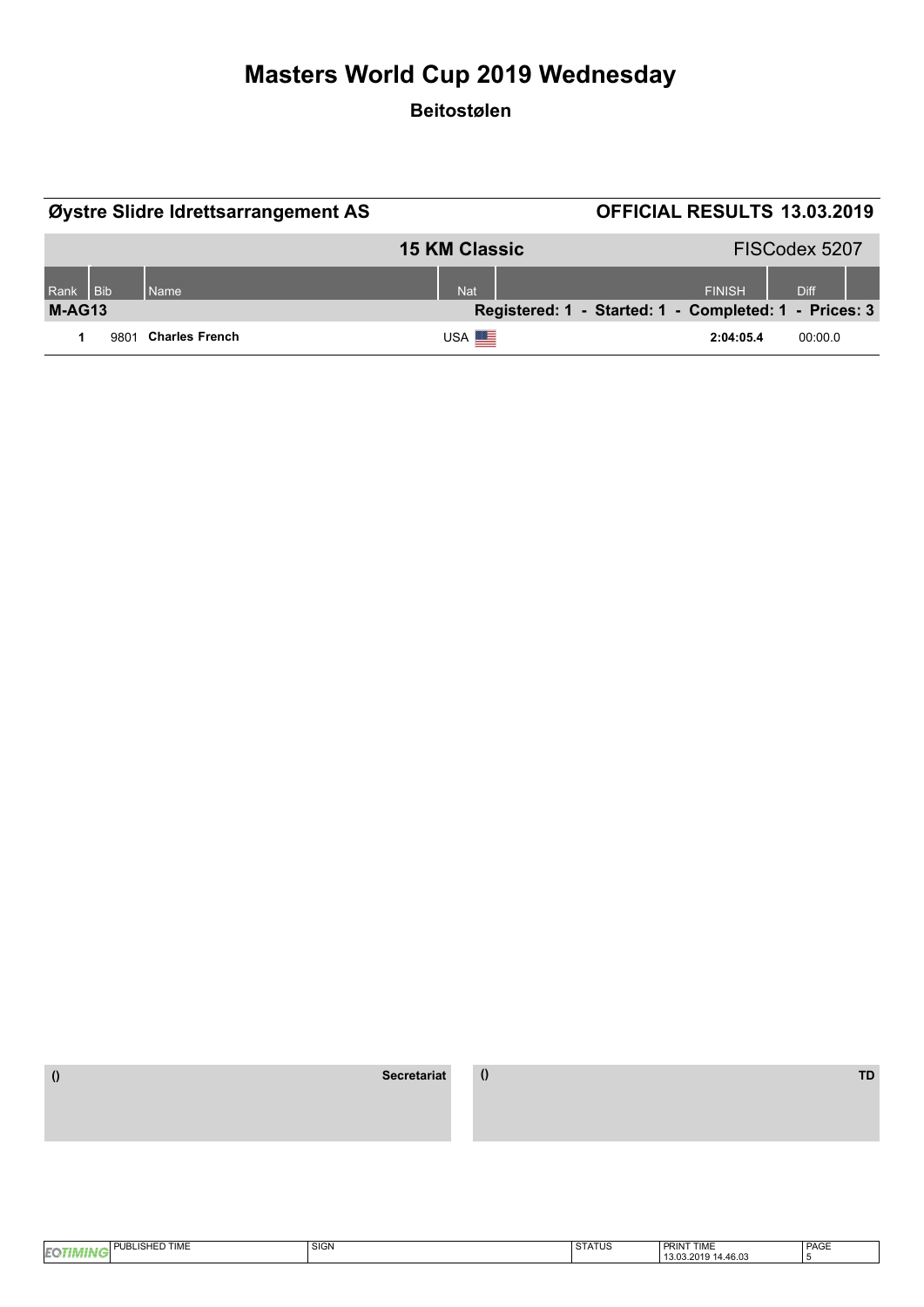### **Beitostølen**

|                    |     | Øystre Slidre Idrettsarrangement AS       |                        | <b>OFFICIAL RESULTS 13.03.2019</b>                       |
|--------------------|-----|-------------------------------------------|------------------------|----------------------------------------------------------|
|                    |     |                                           | <b>15 KM Classic L</b> | FISCodex 5208                                            |
| <b>Bib</b><br>Rank |     | Name                                      | <b>Nat</b>             | <b>Diff</b><br><b>FINISH</b>                             |
| <b>W-AG09</b>      |     |                                           |                        | Registered: 24 - Started: 22 - Completed: 22 - Prices: 3 |
| 1                  | 902 | <b>Trina Hosmer</b><br><b>STOWE</b>       | USA <sup>EE</sup>      | 1:02:09.5<br>00:00.0                                     |
| $\overline{2}$     |     | 904 Vera Koroleva                         | RUS                    | 1:04:28.4<br>02:18.8                                     |
| 3                  |     | 901 Berit Hoyvik                          | NOR <b>H</b>           | 1:08:44.3<br>06:34.7                                     |
| 4                  |     | 909 Maj-Lis Dalby                         | NOR <b>H</b>           | 1:08:57.1<br>06:47.5                                     |
| 5                  |     | 914 Sinikka Salo                          | FIN P                  | 1:09:04.5<br>06:55.0                                     |
| 6                  |     | 912 Tone Moberg                           | NOR <b>H</b>           | 1:10:14.5<br>08:04.9                                     |
| $\overline{7}$     |     | 905 Ganna Nikolayenko                     | UKR <sup>I</sup>       | 1:10:17.5<br>08:07.9                                     |
| 8                  | 910 | <b>Merete Blakstad</b><br><b>OSLO</b>     | NOR <b>H</b>           | 1:11:01.4<br>08.51.8                                     |
| 9                  |     | 920 Tordis Sundt Braskerud                | NOR <b>H</b>           | 1:14:32.9<br>12:23.3                                     |
| 10                 |     | 917 Rima Suchkova                         | RUS                    | 12:37.1<br>1:14:46.7                                     |
| 11                 |     | 928 Heidi Mustvedt-Plüss                  | SUI <sup>+</sup>       | 1:16:10.9<br>14:01.3                                     |
| 12                 |     | 916 Ekaterina Kuzenko                     | RUS                    | 1:16:26.4<br>14:16.8                                     |
| 13                 |     | 925 Sally Howe                            | USA <sup>EE</sup>      | 1:17:37.6<br>15:28.0                                     |
| 14                 |     | 926 Lorraine Lund                         | USA <sup>E</sup>       | 1:19:19.3<br>17:09.7                                     |
| 15                 |     | 927 Nancy Bauer                           | USA <sup>EE</sup>      | 1:21:24.7<br>19.15.1                                     |
| 16                 |     | 915 Vaira Cernisova                       | LAT                    | 1:24:22.2<br>22:12.6                                     |
| 17                 |     | 923 Sharon Crawford                       | USA <sup>E</sup>       | 1:26:00.3<br>23:50.7                                     |
| 18                 |     | 929 Elin Naalsund                         | NOR <sup>T</sup>       | 1:27:19.5<br>25:09.9                                     |
| 19                 | 922 | <b>Berit Grosvold</b><br><b>STEINBERG</b> | NOR <b>H</b>           | 1:31:31.7<br>29:22.1                                     |
| 20                 |     | 932 Sherry Dixon                          | USA <sup>ES</sup>      | 1:32:44.3<br>30:34.7                                     |
| 21                 |     | 931 Marie-Odile Escoffier                 | FRA <b>II</b>          | 1:32:58.1<br>30:48.5                                     |
| 22                 |     | 933 Mary Jane Wurster                     | USA <sup>EE</sup>      | 1:43:56.0<br>41.46.4                                     |
|                    |     | 908 Jean Bristow                          | CAN $\ \cdot\ $        | <b>DNS</b>                                               |
|                    |     | 918 Constance Meek                        | USA <sup>E</sup>       | <b>DNS</b>                                               |

| $-0.7111$<br>DI<br>$\cdot$ $\sim$<br>! IME<br>--<br>۱в<br><b>IEQ</b> | $\sim$<br>- 11 - N<br>יוטוט | $\sim$<br>181 U.S<br>◡ | I PRINT <sup>-</sup><br><b>TIA AFT</b><br>1 IME | PAGE |
|----------------------------------------------------------------------|-----------------------------|------------------------|-------------------------------------------------|------|
|                                                                      |                             |                        | .46.03<br>^∩ ⊁ .<br>.                           |      |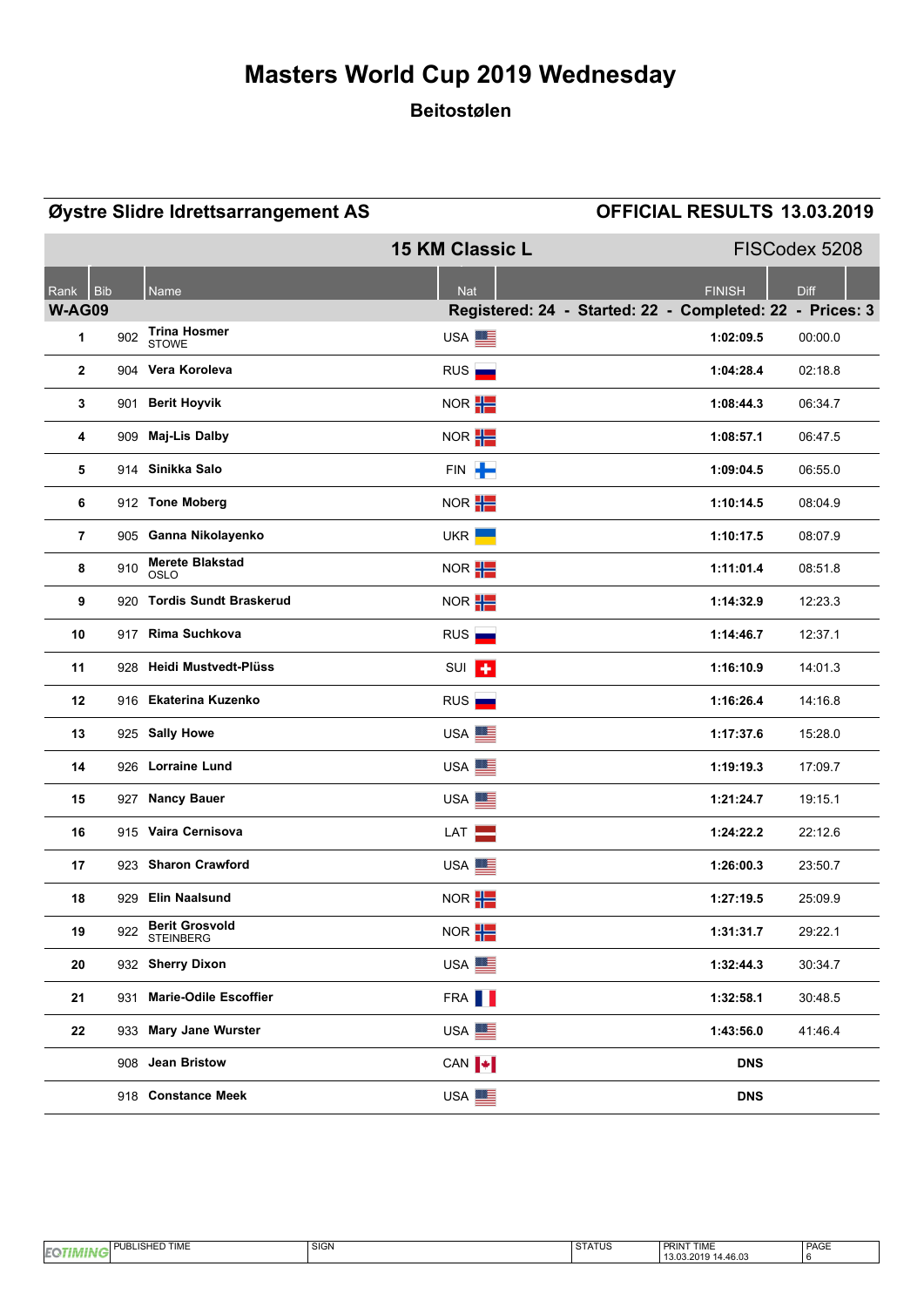**Beitostølen**

| Øystre Slidre Idrettsarrangement AS |            |      |                        | <b>OFFICIAL RESULTS 13.03.2019</b> |               |  |
|-------------------------------------|------------|------|------------------------|------------------------------------|---------------|--|
|                                     |            |      | <b>15 KM Classic L</b> |                                    | FISCodex 5208 |  |
| Rank                                | <b>Bib</b> | Name | <b>Nat</b>             | <b>FINISH</b>                      | Diff          |  |

| TIME<br><br>ישו<br>IЕ | SIGN | <b>CTATIIQ</b><br>51AIUS | <b>PRINT TIME</b>       | PAGE |
|-----------------------|------|--------------------------|-------------------------|------|
|                       |      |                          | 130.<br>14.46.0<br>2010 |      |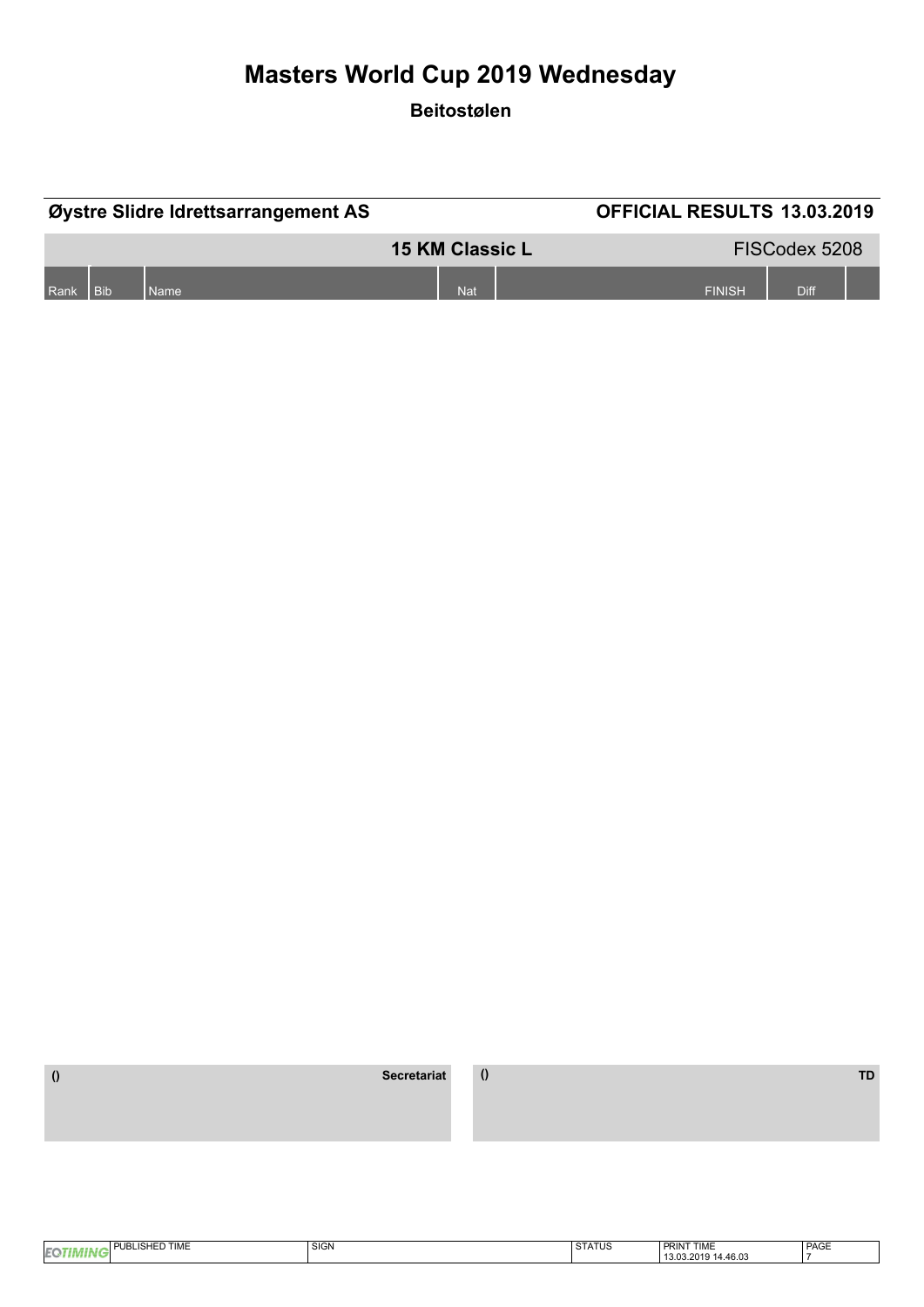### **Beitostølen**

|                |       | Øystre Slidre Idrettsarrangement AS  |                        | OFFICIAL RESULTS 13.03.2019                             |
|----------------|-------|--------------------------------------|------------------------|---------------------------------------------------------|
|                |       |                                      | <b>15 KM Classic L</b> | FISCodex 5208                                           |
| Rank           | l Bib | Name                                 | <b>Nat</b>             | <b>Diff</b><br><b>FINISH</b>                            |
| <b>W-AG10</b>  |       |                                      |                        | Registered: 15 - Started: 10 - Completed: 9 - Prices: 3 |
| 1              |       | 960 Marie Louise Svevad              | NOR <b>H</b>           | 1:13:14.0<br>00:00.0                                    |
| $\overline{2}$ |       | 956 Jorunn Jordan                    | NOR <b>H</b>           | 1:15:18.6<br>02:04.5                                    |
| 3              |       | 958 Tamara Karepova                  | RUS                    | 04:31.8<br>1:17:45.8                                    |
| 4              |       | 951 Gerd Lysne Johansen              | NOR $\frac{1}{1}$      | 1:20:59.0<br>07:44.9                                    |
| 5              |       | 954 Else Marie Scharff               | NOR <b>H</b>           | 1:22:21.2<br>09:07.1                                    |
| 6              |       | 961 Abett Icks                       | USA <sup>E</sup>       | 1:32:49.7<br>19:35.6                                    |
| $\overline{7}$ | 973   | Sissel Myhra<br>SLEPENDEN            | NOR <b>H</b>           | 1:38:17.3<br>25:03.3                                    |
| 8              |       | 962 Doris Bertilsson                 | SWE <sup>T</sup>       | 1:40:41.6<br>27:27.6                                    |
| 9              | 971   | Kirsti Hatleberg<br><b>KONGSBERG</b> | NOR <b>H</b>           | 1:49:42.8<br>36:28.7                                    |
|                |       | 952 Tamara Grigoreva                 | RUS                    | <b>DNF</b>                                              |
|                |       | 969 Grete Bergland                   | NOR $\frac{1}{1}$      | <b>DNS</b>                                              |
|                |       | 970 Gabriella Bois                   | ITA <b>II</b>          | <b>DNS</b>                                              |
|                |       | 967 Pirjo Piironen                   | FIN P                  | <b>DNS</b>                                              |
|                |       | 974 Karin Smeby                      | NOR $\frac{1}{1}$      | <b>DNS</b>                                              |
|                |       | 972 Patricia Taylor                  | USA <sup>E</sup>       | <b>DNS</b>                                              |

 **() Secretariat () TD**

| <b>HED TIME</b><br><b>DIRI</b><br>' ISHF | SIGN | <b>CTATIIC</b><br><b>SIAIUS</b> | PRINT TIME<br>PRINT.   | PAGE |
|------------------------------------------|------|---------------------------------|------------------------|------|
| <b>EQT</b>                               |      |                                 | 14.46.03<br>13.03.2019 |      |
|                                          |      |                                 |                        |      |